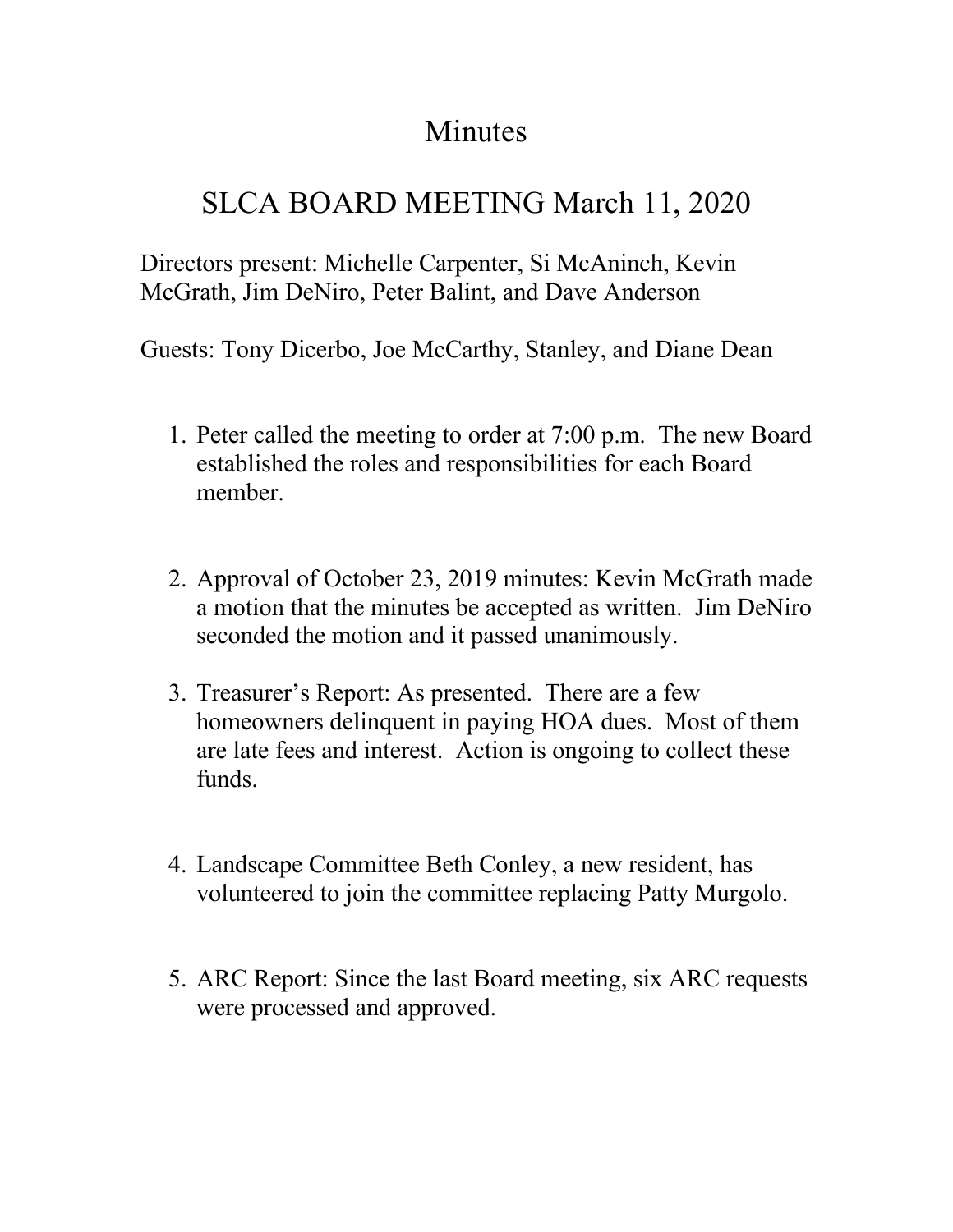- 6. Social Committee: The 2020 Holiday Party will be held on December 19th at the Heritage Oaks Country Club. There has been one community social hour at the Cooney residence, and another is planned to be hosted by the Medici residence.
- 7. Gate Committee: The call box stopped working, so the telephone cable was replaced.
- 8. Tree trimming proposal: As presented at the annual HOA meeting, there will be an inventory taken of all homeowners' street oak trees. It will be the homeowners expense in 2020 to trim these trees to community standards. Our common area tree vendor has offered a special price to homeowners to get this work done in 2020. With this work completed, a proposal will be presented at the December 2020 Homeowners' meeting the have the community will take over the responsibility and expense to keep these trees properly trimmed over the roadways and sidewalks.
- 9. Sidewalk repair: Fifty-six areas have been identified for repair. None were done in 2019. We have budgeted \$6,500 for these repairs in 2020.
- 10. Fountains: The north lake fountain has been repaired. Both fountains have been shut down due to low lake water levels.
- 11. Report from Board Consultant Dave Anderson: